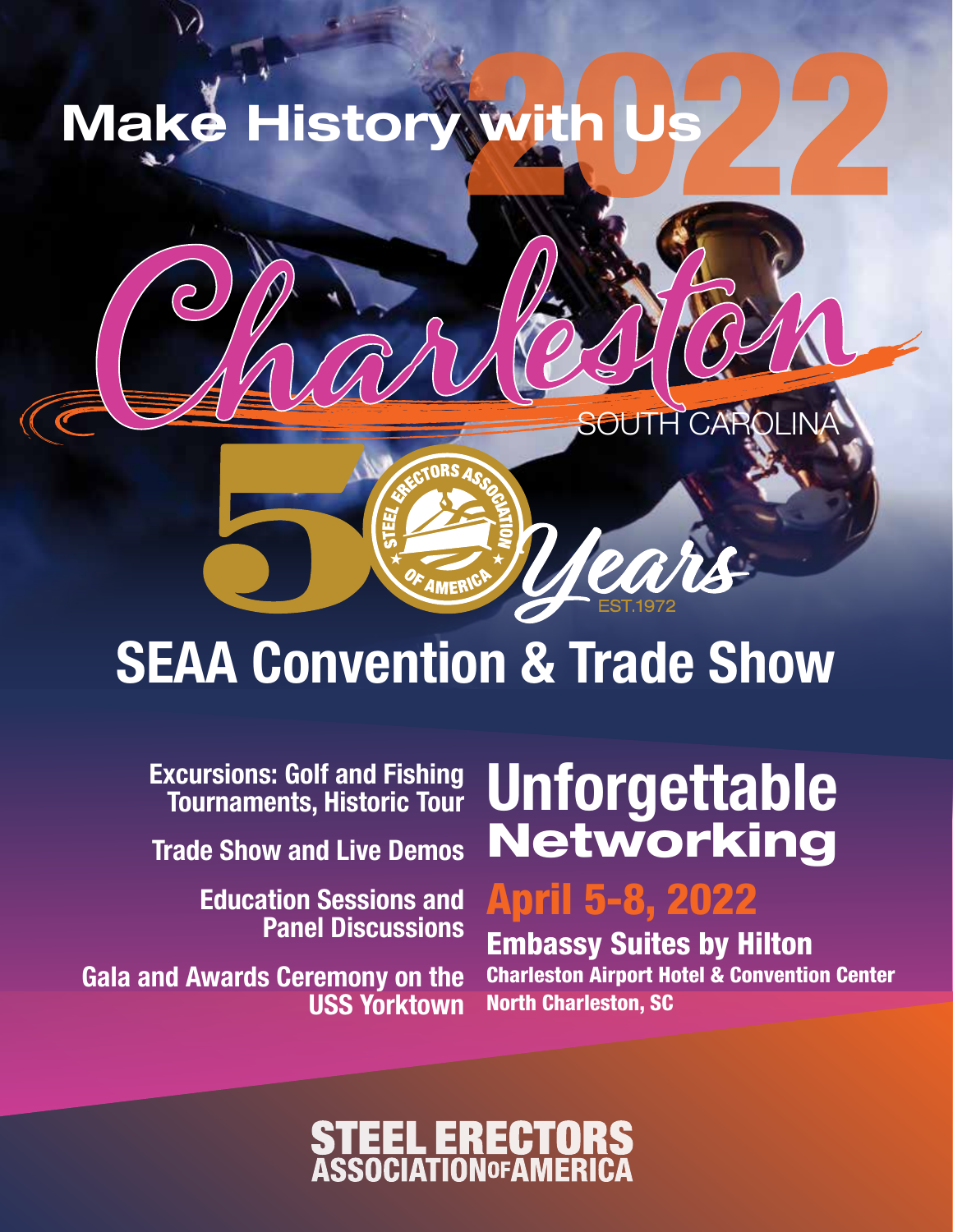## AGENDA



## Demonstrations

To increase the value of the event for attendees, the agenda includes dedicated time for live demonstrations or equipment walk-around presentations. Up to 9 exhibitors will present demonstrations. Demos will take place outside and provide an opportunity for attendees to see equipment in action and ask questions of vendors.



| <b>APRIL 5</b>       |                                                                                                                        |
|----------------------|------------------------------------------------------------------------------------------------------------------------|
| 1 to 6 pm            | <b>Board of Directors Meeting</b>                                                                                      |
| <b>APRIL 6</b>       |                                                                                                                        |
| 8 am to 5 pm         | Exhibitor Setup. Must be finished by 5 pm                                                                              |
| 8 am to 3 pm         | RedFin Charters Fishing Tournament. Cook Your Catch Lunch<br>follows at Charleston Crab House. (registration required) |
| 10 am to 3:30 pm     | Magnolia Plantation & Gardens Tour. Lunch provided. (registration<br>required)                                         |
| $9:00$ am            | George R. Pocock Memorial Golf Tournament (registration required)                                                      |
| 6 pm to 7 pm         | First Timer & New Member Reception (by invitation only)                                                                |
| 7 pm to 9 pm         | <b>Welcome Reception &amp; Trade Show</b>                                                                              |
| <b>APRIL 7</b>       |                                                                                                                        |
| $7:45$ am            | Breakfast & Membership Meeting                                                                                         |
| 9 am to Noon         | <b>Trade Show</b>                                                                                                      |
| $11:45$ am           | $L$ unch                                                                                                               |
| 1 pm                 | Boom Lift Ball Drop                                                                                                    |
| 1:15 pm to 2:45 pm   | <b>Outside Demos (limited availability)</b>                                                                            |
| 3 pm                 | Keynote Speaker                                                                                                        |
| 4 pm to 5 pm         | Project of the Year Panel Discussion & Awards Presentation                                                             |
| 5 pm to 6 pm         | Special Session: Craft Training Program Q&A                                                                            |
| <b>APRIL 8</b>       |                                                                                                                        |
| $7:45$ am            | <b>Breakfast</b>                                                                                                       |
| 8:45 am to 9:45 am   | World Class Safety & Training Panel Discussion & Awards<br>Presentation                                                |
| 9:45 am to 10:00 am  | <b>Break</b>                                                                                                           |
| 10 am to 10:40 am    | Education: How to Get More High Quality People Applying for your<br>Jobs                                               |
| 10:40 am to 11 am    | <b>Education: Mentoring Craft Professionals</b>                                                                        |
| 11 am to 11:20 am    | Education: Health & Wellness--Ironworkers as Industrial Athletes                                                       |
| 11:20 am to 11:35 am | <b>Break</b>                                                                                                           |
| 11:35 am to 12:15 pm | Education: Using Contract Language to Protect Your Business from<br><b>Rising Material Costs</b>                       |
| 12:15 pm             | Lunch                                                                                                                  |
| 1:30 pm to 2:10 pm   | <b>Education: Common Rigging Mistakes</b>                                                                              |
| 2:10 pm to 2: 20 pm  | Education: Regulatory Updates and Citations Related to Rigging                                                         |
| 2:30 pm to 3:10 pm   | <b>Education: TBD</b>                                                                                                  |
| 6 pm                 | 50th Anniversary Gala on the USS Yorktown (registration required)                                                      |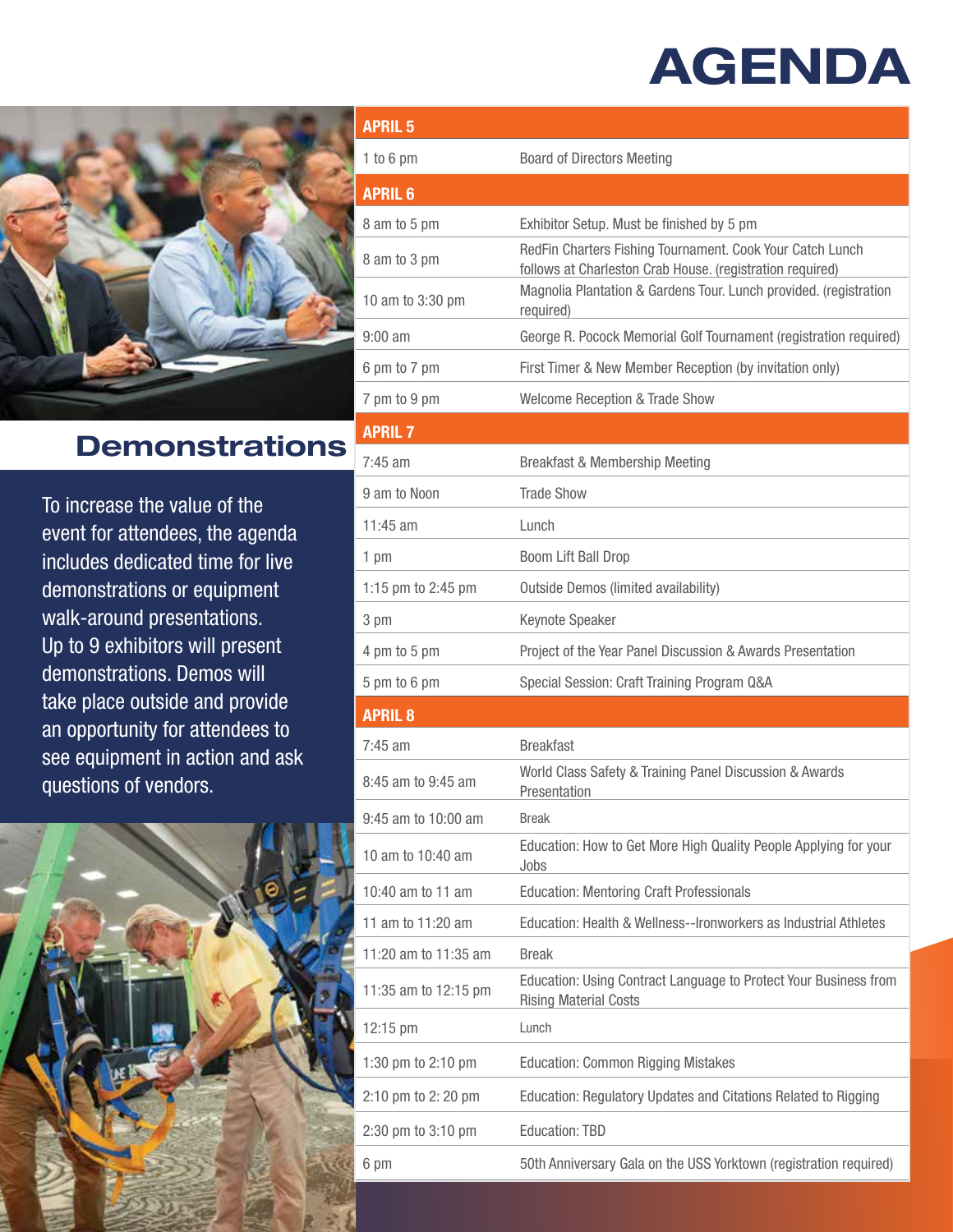



Includes round trip transportation, range fees and carts, beverages, and lunch following tournament.

18-hole Arnold Palmer Signature Course is situated among scenic marshlands and majestic live oaks with 13 holes along the Wando River and Horlbeck Creek. Tree-lined fairways, generous landing areas to set up approach shots, multi-tiered greens guarded by bunkers and water. Five tees feature 5100 to 7200 yards.

Plan to bring your own clubs. Course has limited availability of rental clubs. To rent clubs contact the course directly at 843-849-2400 or use a third party option such as www.clublender.com.

Rivertowne Country Club 1700 River Towne Country Club Dr., Mount Pleasant, SC 29466 Date: April 6, 2022 Time: Shotgun Start at 9 am Fees: \$175 per person Limited to 80 golfers Last Day to Sign Up: March 28

### Prizes

1st Place Team 2nd Place Team 3rd Place Team 4th Place Team 4 Closest to the Pin (on Par 3s) Longest Drive Hole in One (on Par 3s)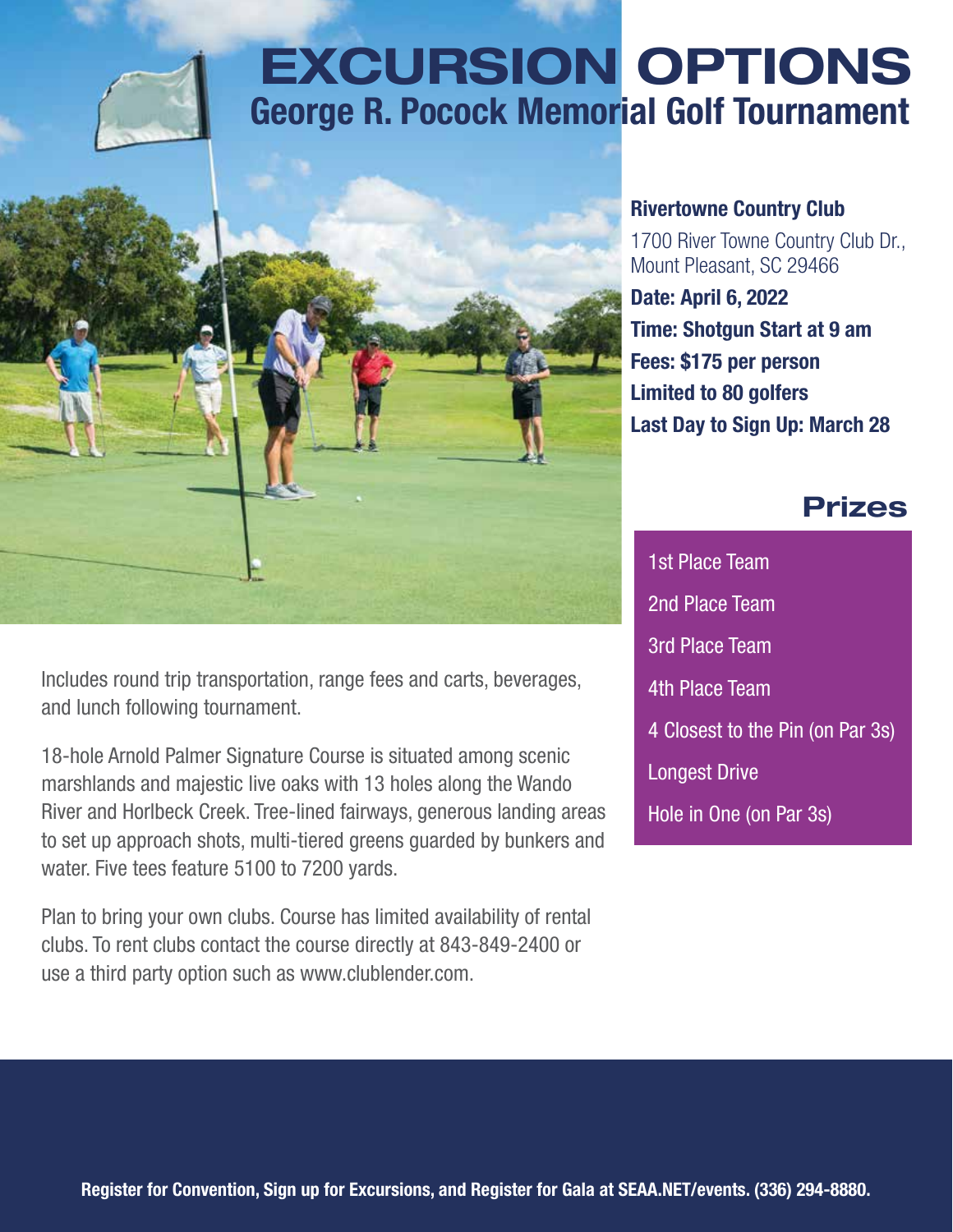## Inshore Team Fishing Tournament EXCURSION OPTIONS

#### Half-Day charter by RedFin Charters

Launch Point Safe Harbor Bristol Marina 145 Lockwood Dr., Charleston, SC 29403

Date: April 6, 2022 Time: Launch at 8 am Fees: \$250 per person Limited to 40 fisherman (10 boats of 4-person teams) Last Day to Sign Up: March 28

Includes round trip transportation, fishing licenses, bait, gear, beverages, and lunch following tournament where you will "Cook Your Catch" at Charleston Crab House.

Limited to 10 teams of four people per boat. Inshore fishing of the Low Country's tidal waters for redfish, speckled sea trout, and flounder. RedFin Charters was named "Best Fishing Charter" in Charleston by Charleston City Paper.

## Historic House Tour



Includes round trip transportation, entry fees, and lunch.

## Prizes

1st Place Team (heaviest combined weight) 2nd Place Team (heaviest combined weight) Biggest Fish by Weight Longest Fish by Length Fish with Most Spots

### Magnolia Plantation & Gardens

3550 Ashley River Road, Charleston County, SC 29414 Date: April 6, 2022 Time: 10 am to 3 pm Fees: \$85 per person Last Day to Sign Up: March 28 Limited to 30 people

Listed on the National Register of Historic Places, Magnolia Plantation dates to 1676. Originally a rice plantation, the property features extensive earthworks of dams and dikes built in fields along the Ashley River for irrigation of the land. Enslaved people from Barbados, and later from Africa, were brought to the plantation through the centuries. Magnolia became known for its English-style gardens after Reverend John Grimke-Drayton inherited the property in the 1840s.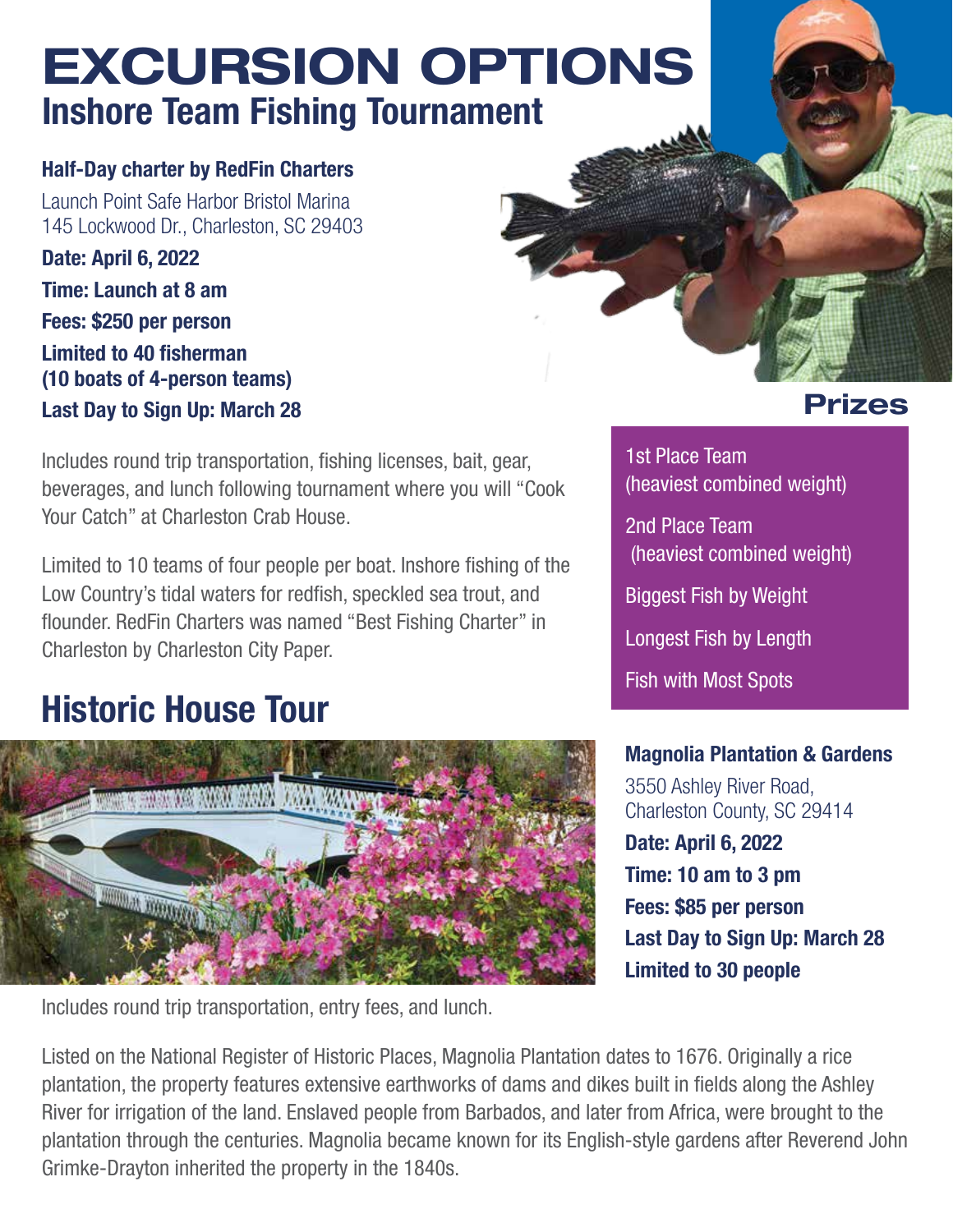## GALA CELEBRATION



SEAA's 50th Anniversary will be celebrated in style on the USS Yorktown, a World War II aircraft carrier, located at Patriots Point. The venue provides unmatched views of Charleston Harbor and Charleston Historic District. The evening begins with cocktails served on the Fantail at the rear deck followed by dinner in Hangar Bay III.

Awards will be presented to honor long-time members, past presidents, and recipients of the Person of the Year and William Davis Service award. Cocktail attire suggested.

Roundtrip transportation will be provided. Additional registration is required to attend Gala.

| <b>REGISTRATION</b>                            | <b>RATE</b>                       |  |  |  |  |  |
|------------------------------------------------|-----------------------------------|--|--|--|--|--|
| <b>EARLY BIRD, ENDS FEB 28</b>                 |                                   |  |  |  |  |  |
| Member-Single                                  | \$625                             |  |  |  |  |  |
| Member-Couple                                  | \$1,090                           |  |  |  |  |  |
| Non Member-Single                              | \$785                             |  |  |  |  |  |
| Non Member-Couple                              | \$1,200                           |  |  |  |  |  |
| <b>REGULAR RATE, MARCH 1-27</b>                |                                   |  |  |  |  |  |
| Member-Single                                  | \$675                             |  |  |  |  |  |
| Member-Couple                                  | \$1,125                           |  |  |  |  |  |
| Non Member-Single                              | \$850                             |  |  |  |  |  |
| Non Member-Couple                              | \$1,350                           |  |  |  |  |  |
| <b>LAST MINUTE RATE, MARCH 23</b>              |                                   |  |  |  |  |  |
| Member or Non Member-Single                    | \$850                             |  |  |  |  |  |
| 50TH ANNIVERSARY GALA,<br><b>ENDS MARCH 23</b> | Not included in registration fee. |  |  |  |  |  |
| Member or Non Member, per person               | \$100                             |  |  |  |  |  |

# REGISTRATION

Registration to SEAA's Convention & Trade Show gives you access to nearly a full day of exhibitions and demos, and 11 education sessions over two days.

Included are 1 reception, 2 breakfasts, and 2 lunches. Additional registration required for Excursions and Gala.

**SEAA's 50th Anniversary Gala Celebration will be held on the USS Yorktown, which was commissioned in 1943.**

Register for Convention, Sign up for Excursions, and Register for Gala at SEAA.NET/events. (336) 294-8880.